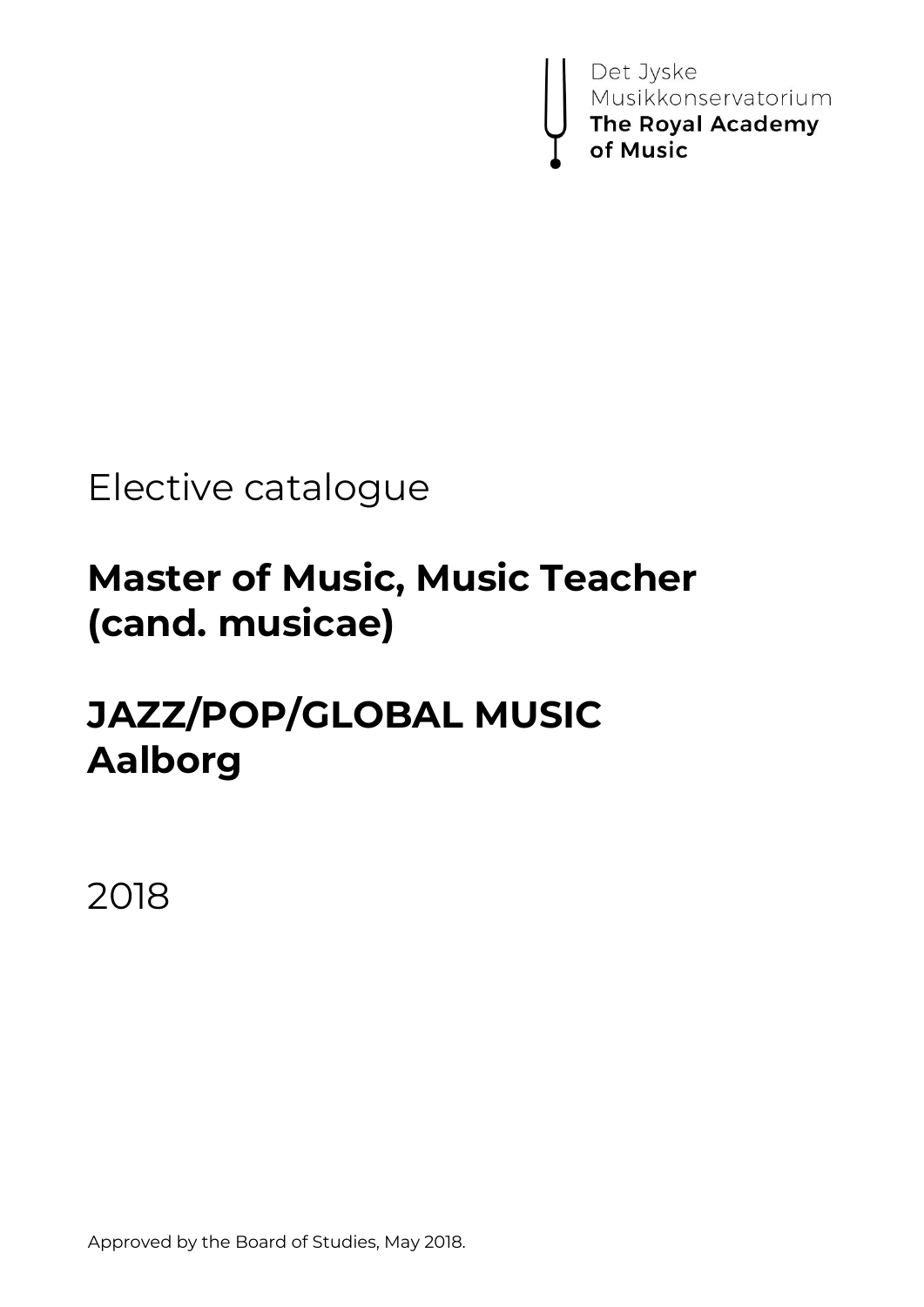## **CONTENT**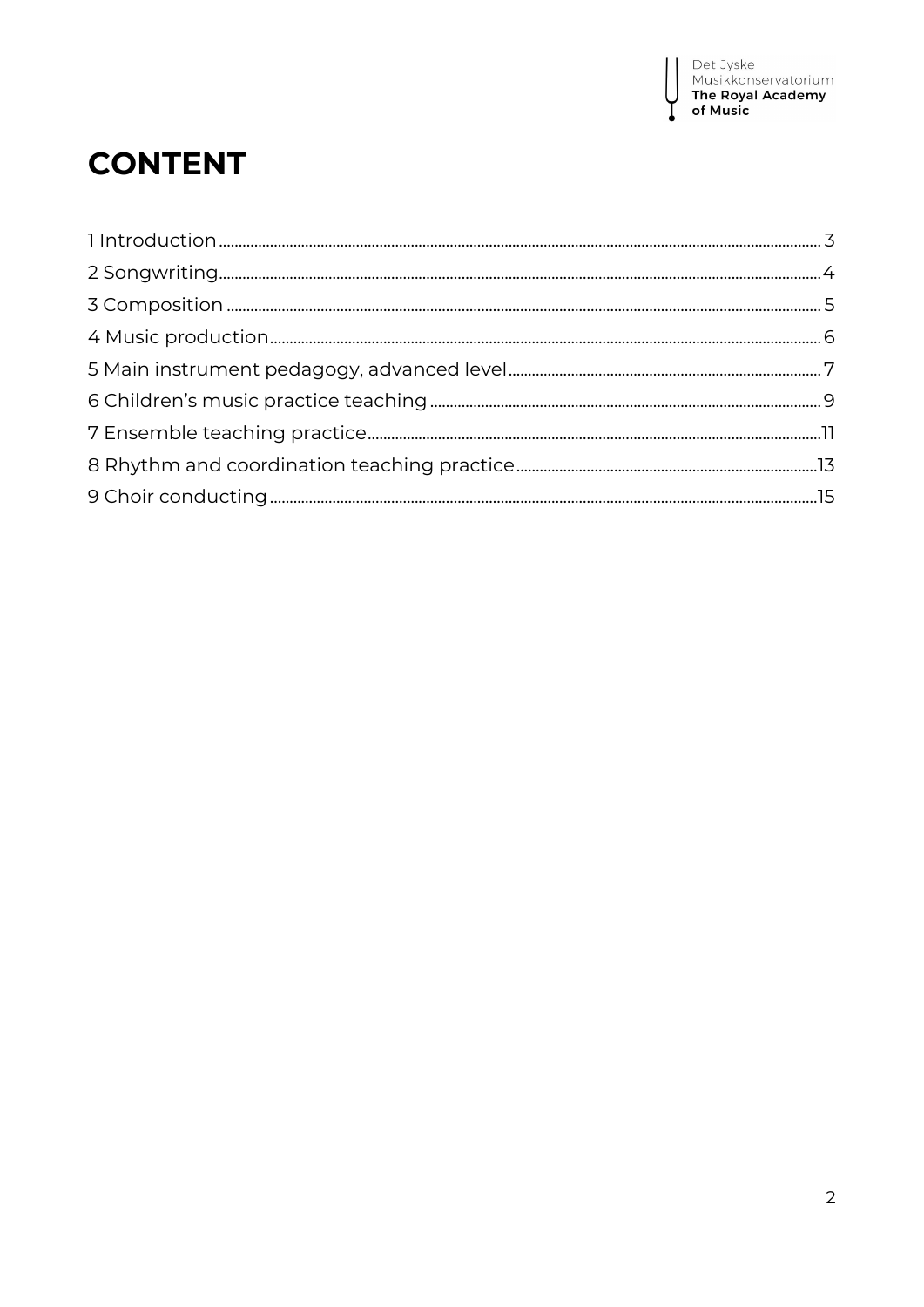## **1 Introduction**

There are no special admission requirements for the electives apart from the qualifying BMus degree. There are, however, the following three exceptions:

- Ensemble teaching practice
- Rhythm and coordination teaching practice, and
- Choir conducting

Admission to these electives requires that the student has taken the subject at BMus level or passed a practical test demonstrating his/her qualifications in a teaching situation.

The student has one elective on each study year. The same elective cannot be selected on both years.

The Academy cannot guarantee that all electives are offered every year. If a student wants a particular elective, the Academy does aim to provide an opportunity for this on the 1st or 2nd year.

No later than 1 May, the student must indicate to the head of studies which electives he/she wants on the following year of study. The student must indicate at least two electives in order of priority.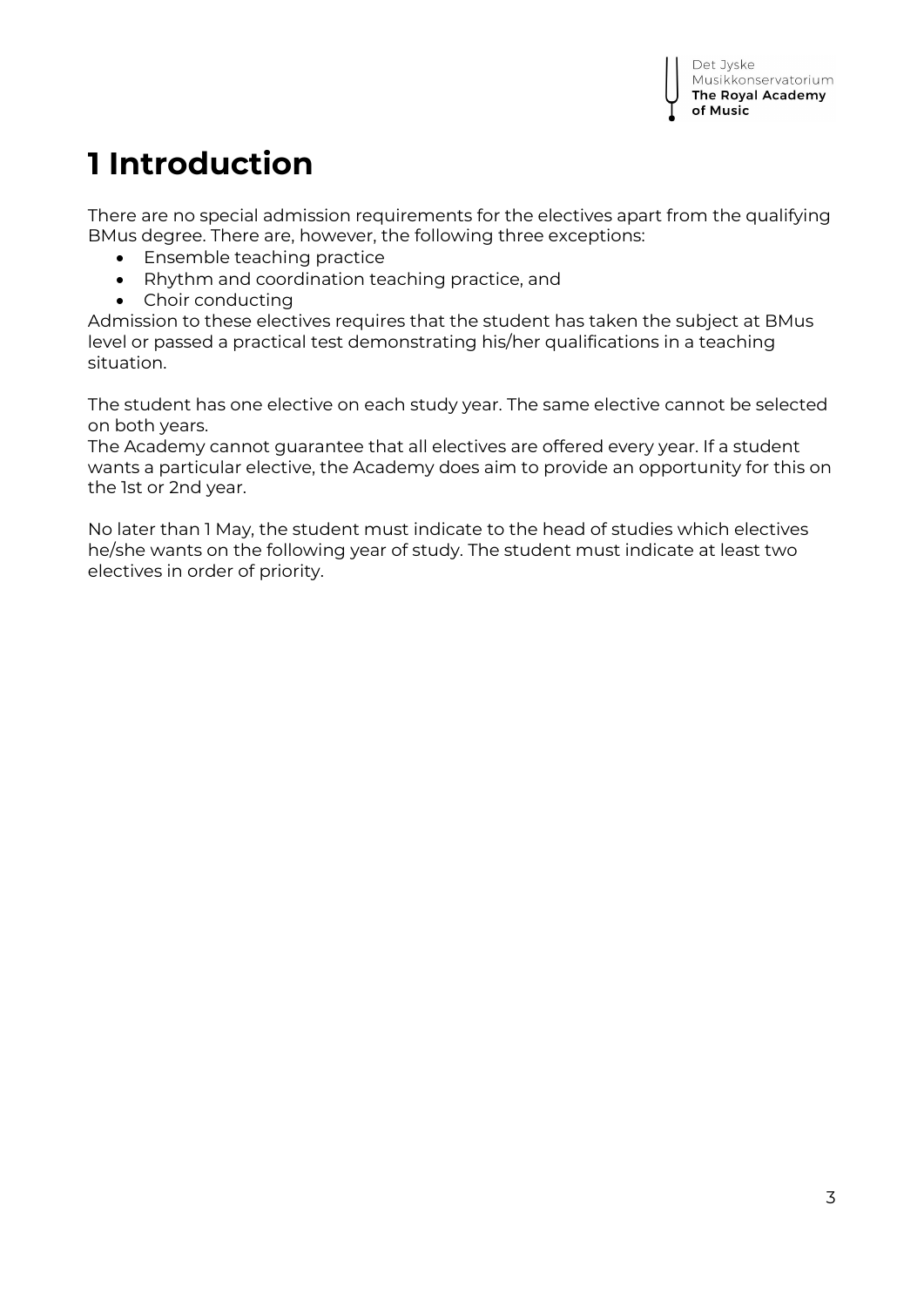## **2 Songwriting**

## **Objective**

Upon completion of the subject, the student

- Has acquired songwriting skills at an advanced artistic level.
- Possesses in-depth knowledge of artistic and professional songwriting practice.
- Has acquired knowledge of technical and aesthetic approaches in contemporary songwriting.
- Commands critical and analytical approaches to songwriting.
- Is able to handle complex and unpredictable creative challenges within artistic processes.
- Is able to independently assume responsibility for his/her own learning needs, specialisation options, and potential for creative development and prioritise and structure his/her time and work efforts.

## **Content**

Guidance during work on the student's own songs and personal artistic expression. Assignments and work methods within professional songwriting. Parts of the tuition may be scheduled in cooperation with Composition and/or Music production.

## **Possible tuition and work formats**

Class tuition Individual guidance Projects or courses arranged by the Academy Completing and handing in mandatory assignments set by the teacher

The subject is concluded with the student handing in six songs no later than 1 May (audio with a maximum total duration of 30 minutes). At least 3 of these songs must be created by the student alone. A maximum of 3 songs may be created by the student in collaboration with one or more partners (co-writing).

In addition, the student must hand in a written report of 3-5 normal pages (7,200- 12,000 characters) describing each song and the creative process behind it, including the division of labour if a song was written in collaboration with others.

The teacher evaluates the songs and the report during an evaluation interview with the student.

## **Scope**

10 ECTS

## **Evaluation and examination regulations**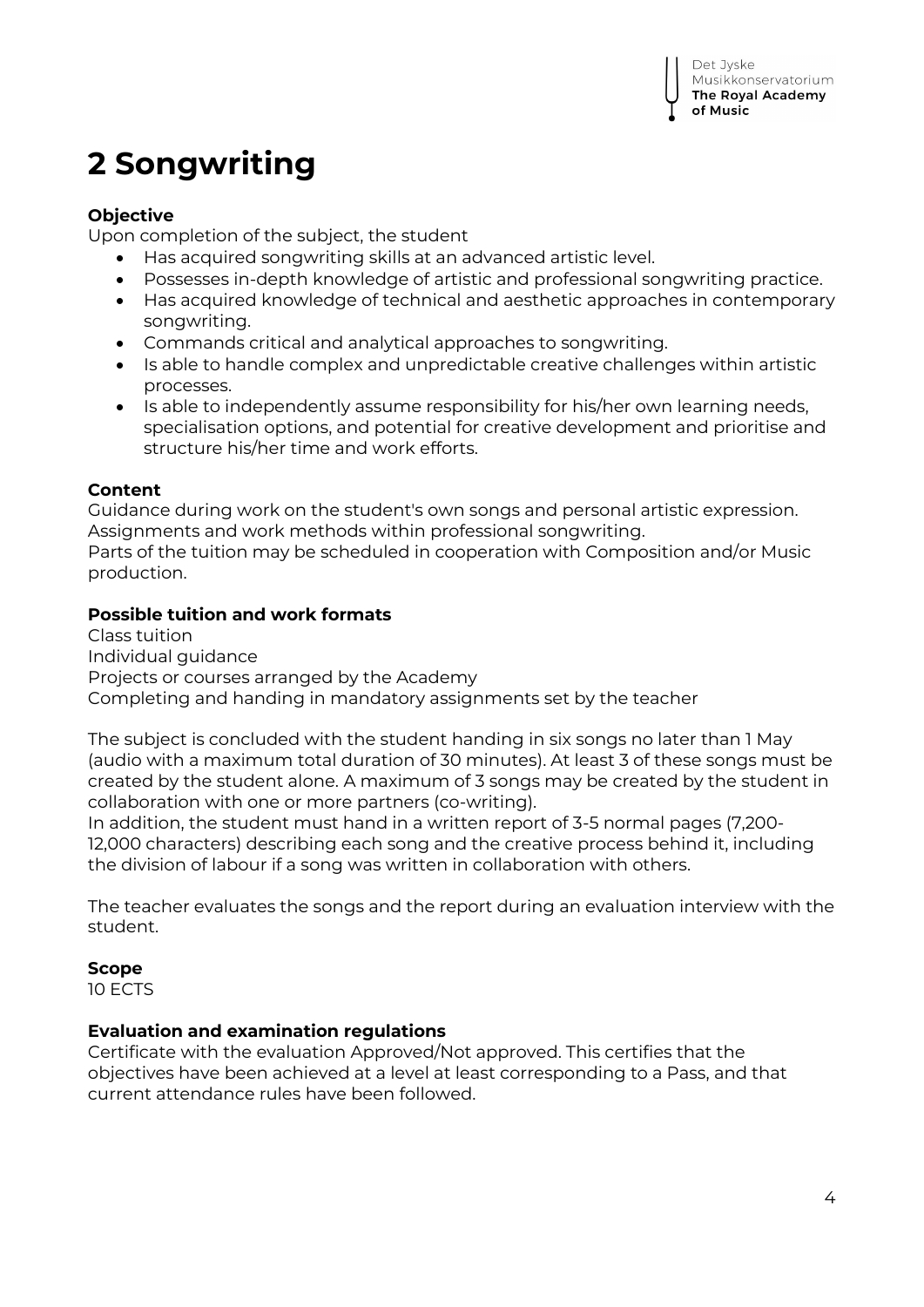## **3 Composition**

## **Objective**

Upon completion of the subject the student

- Has acquired composition skills at an advanced artistic level.
- Possesses in-depth knowledge of artistic composition practice.
- Commands critical and analytical approaches to composition.
- Is able to handle complex and unpredictable creative challenges within artistic processes.
- Is able to act professionally as regards responsibilities and ethics.
- Is able to independently assume responsibility for his/her own learning needs, specialisation options, and potential for creative development and prioritise and structure his/her time and work efforts.

#### **Content**

Guidance during development of the student's own works and personal artistic expression.

An introduction to work methods within professional composition.

Parts of the tuition may be scheduled in cooperation with Songwriting and/or Music production.

## **Possible tuition and work formats**

Class tuition Individual guidance Projects or courses arranged by the Academy Completing and handing in mandatory assignments set by the teacher

The subject is concluded with the student handing in at least 4 works no later than 1 May (audio with a maximum total duration of 30 minutes). The works must be created by the student alone during the study period. The student must also hand in a report of 3-5 normal pages (7,200-12,000 characters) accounting for each work and the creative process behind it.

The teacher evaluates the works and the report during an evaluation interview with the student.

## **Scope**

10 ECTS

## **Evaluation and examination regulations**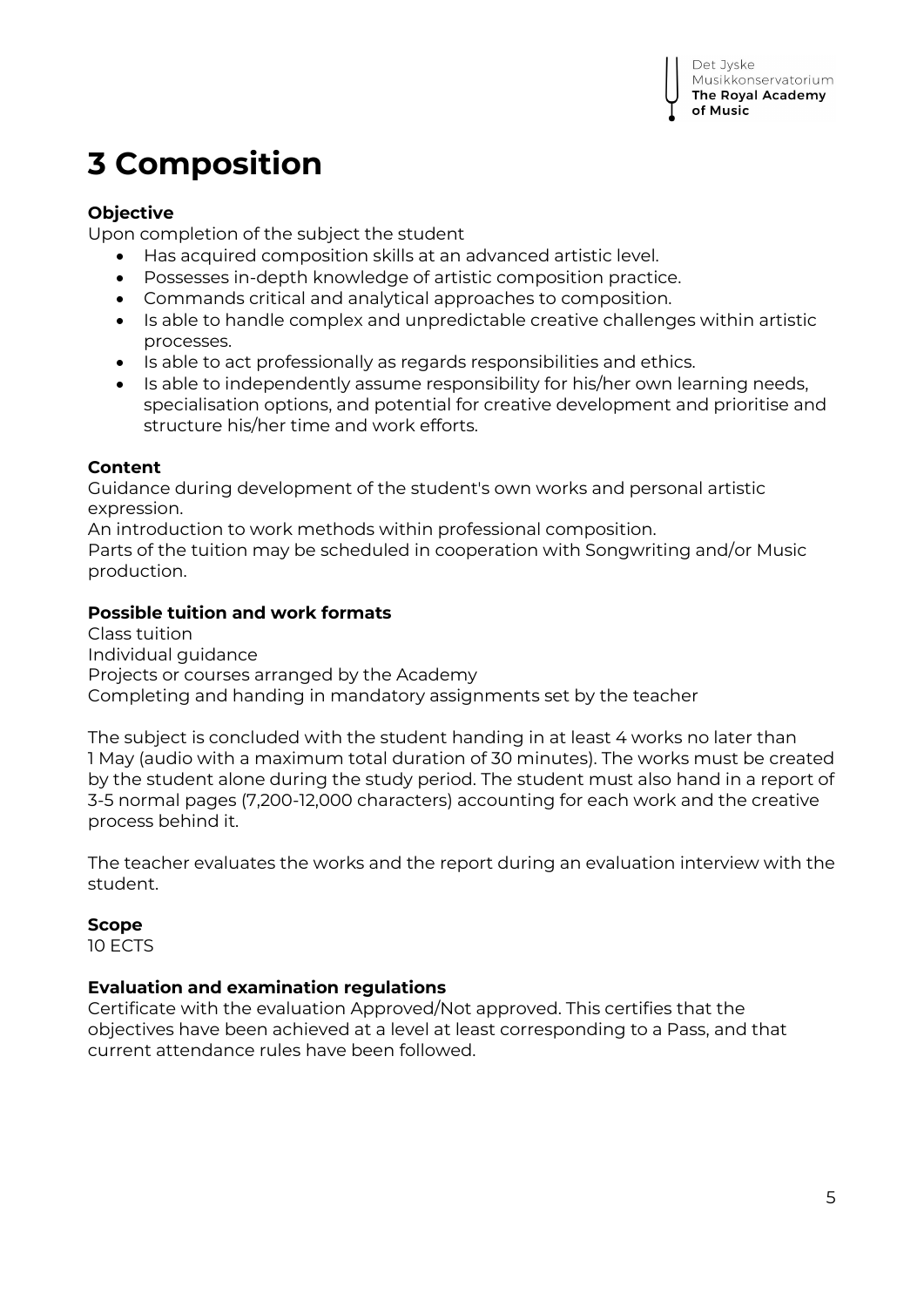## **4 Music production**

## **Objective**

Upon completion of the subject, the student

- Is able to produce music at an advanced artistic level.
- Has acquired knowledge of aesthetic and technical methods in contemporary music production.
- Commands analytical and reflective approaches to music production.
- Is able to structure his/her time and work efforts and handle unpredictable and creative challenges.

## **Content**

- Guidance during work on the student's productions.
- An introduction to music production in various professional contexts including collaboration with other music industry players.

Parts of the tuition may be scheduled in cooperation with Songwriting and/or Composition.

## **Possible tuition and work formats**

Class tuition Individual guidance Projects or courses arranged by the Academy Completing and handing in mandatory assignments set by the teacher

The subject is concluded with the student handing in at least 6 productions no later than 1 May (audio with a maximum total duration of 30 minutes). At least 3 of these productions must be created by the student alone. A maximum of 3 productions may be created by the student in collaboration with one or more partners.

In addition, the student must hand in a written report of 3-5 normal pages (7,200- 12,000 characters) describing each production and the creative process behind it, including the division of labour if it was completed in collaboration with others.

The teacher evaluates the productions and the report during an evaluation interview with the student.

## **Scope**

10 ECTS

## **Evaluation and examination regulations**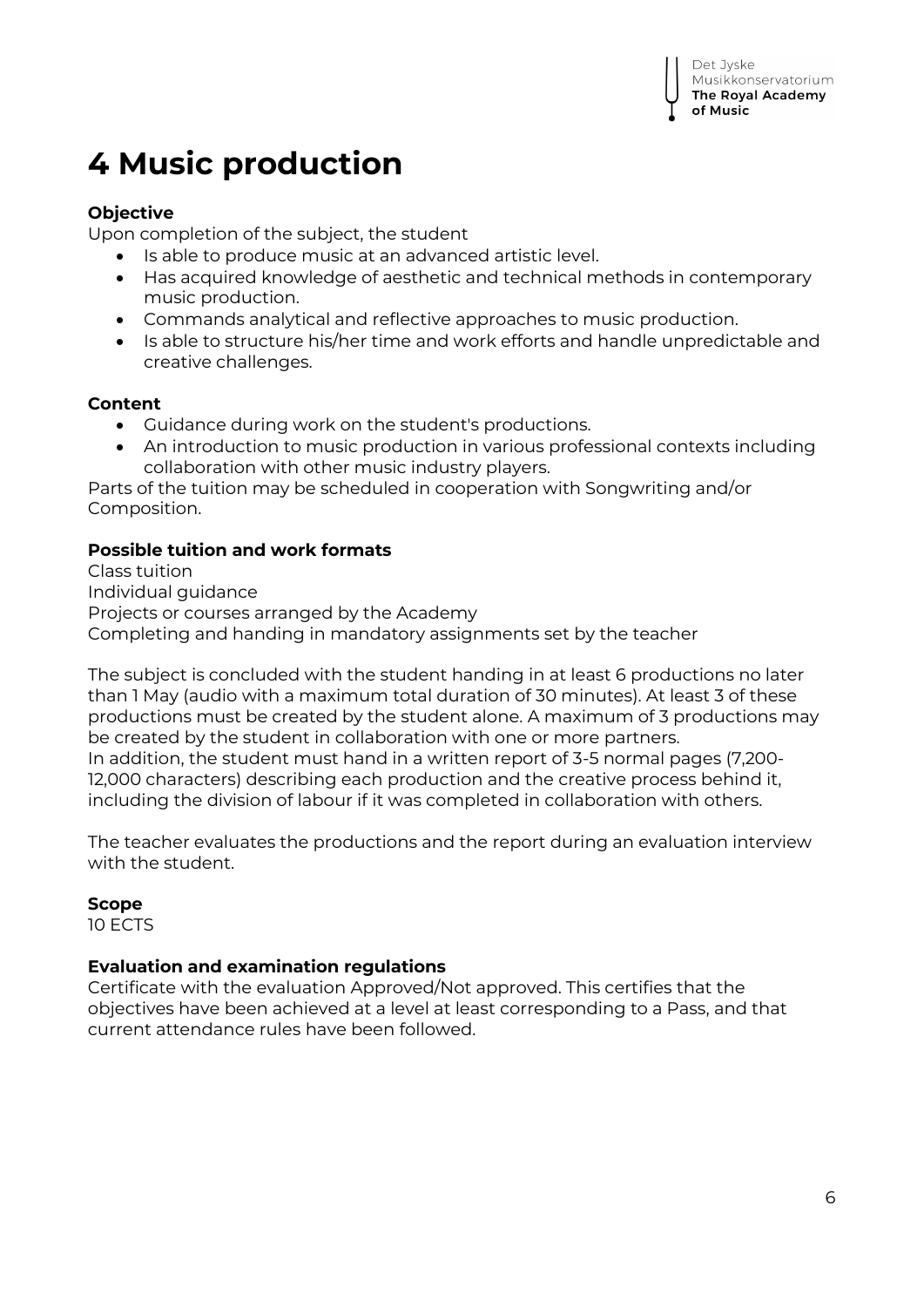

## **5 Main instrument pedagogy, advanced level**

## **Objective**

Upon completion of the subject the student

- Has mastered advanced tuition skills as well as musical and technical skills and forms of expression.
- Understands and is able to reflect on practice and choice of methods in relation to teaching courses.
- Commands critical and analytical approaches to music and musical practice.
- Is able to assess and choose among pedagogical methods and tools, create relevant solution models, and make informed and reflected artistic decisions.
- Is able to work with musical and pedagogical communication and discuss music related and professional problems with peers as well as non-specialists.
- Is able to handle complex and unpredictable creative challenges within pedagogical processes.
- Is able to act professionally as regards responsibilities and ethics.
- Is able to identify his/her own learning needs and potential for artistic development in the field of pedagogics, and to prioritise and structure his/her time and work efforts in relation to organisation of teaching courses.

#### **Content**

Guided training course.

The course consists of at least 20 lessons of 45 minutes each. The student may not give more than one lesson in one day. At the start of the course, the pupil must be at least 15 years old and at an advanced level, corresponding to talent class or Academy preparation course level.

The subject is concluded with the student handing in the following no later than 1 May: A written teaching report or corresponding video material about the training course.

The teacher evaluates the report/video and the course during an evaluation interview with the student.

The report must fulfil the following requirements:

Scope: 5 to 7 normal pages (12,000 to 16,800 characters). The number of characters must be stated on the title page.

The report must contain at least the following mandatory sections:

- Introduction/preamble, including general observations based on the student's experience regarding objectives and methods
- Anonymous description of the pupil
- Objective
- Course description
- Evaluation of objective, course, and student development
- Annex: A list of tuition material covered and examples of tuition material used.

Alternatively, the student may hand in a video. Content requirements are the same as those described for the report.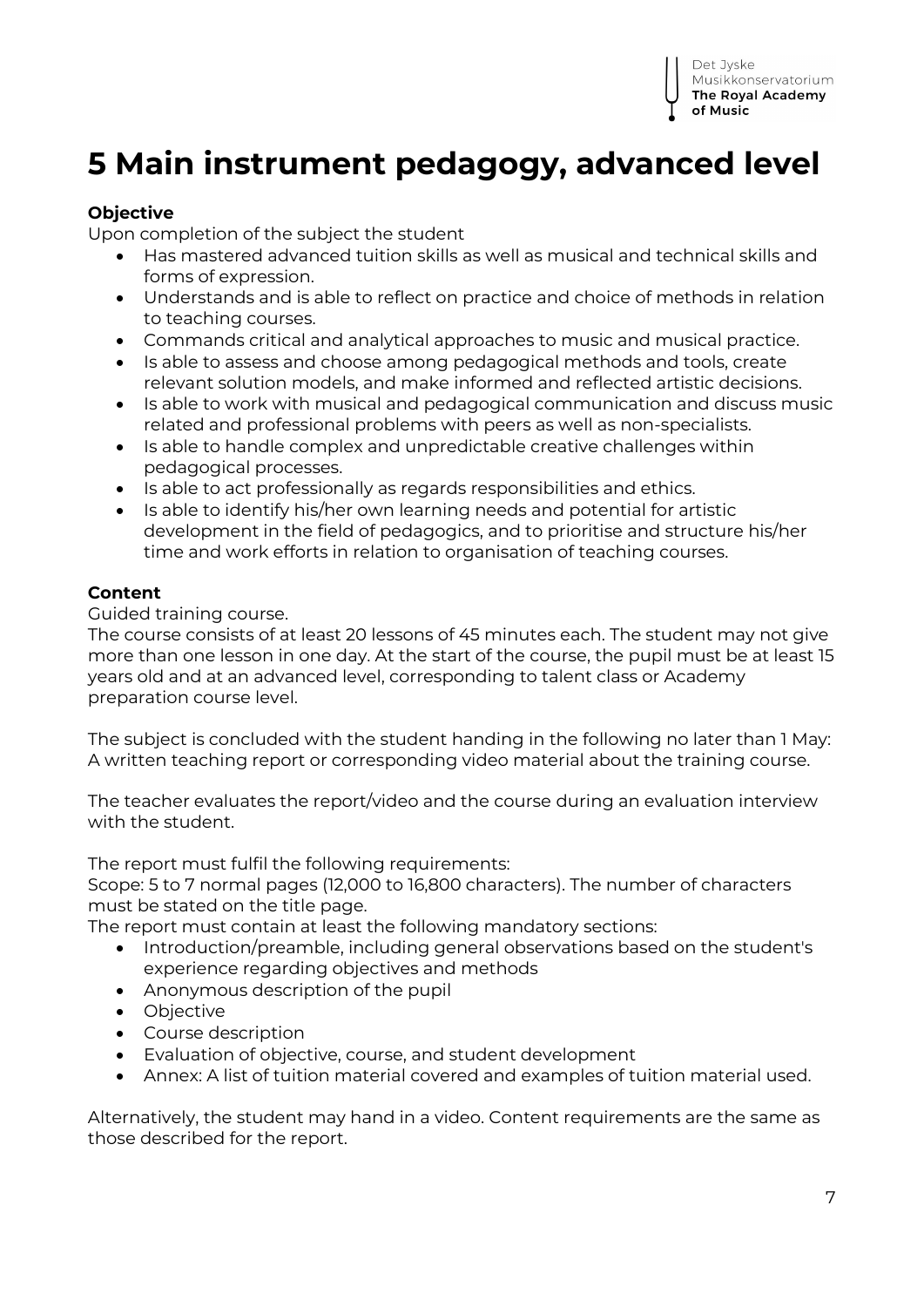

## **Tuition and work formats**

Supervised training course. Supplemental class tuition optional.

#### **Scope**

10 ECTS

## **Evaluation and examination regulations**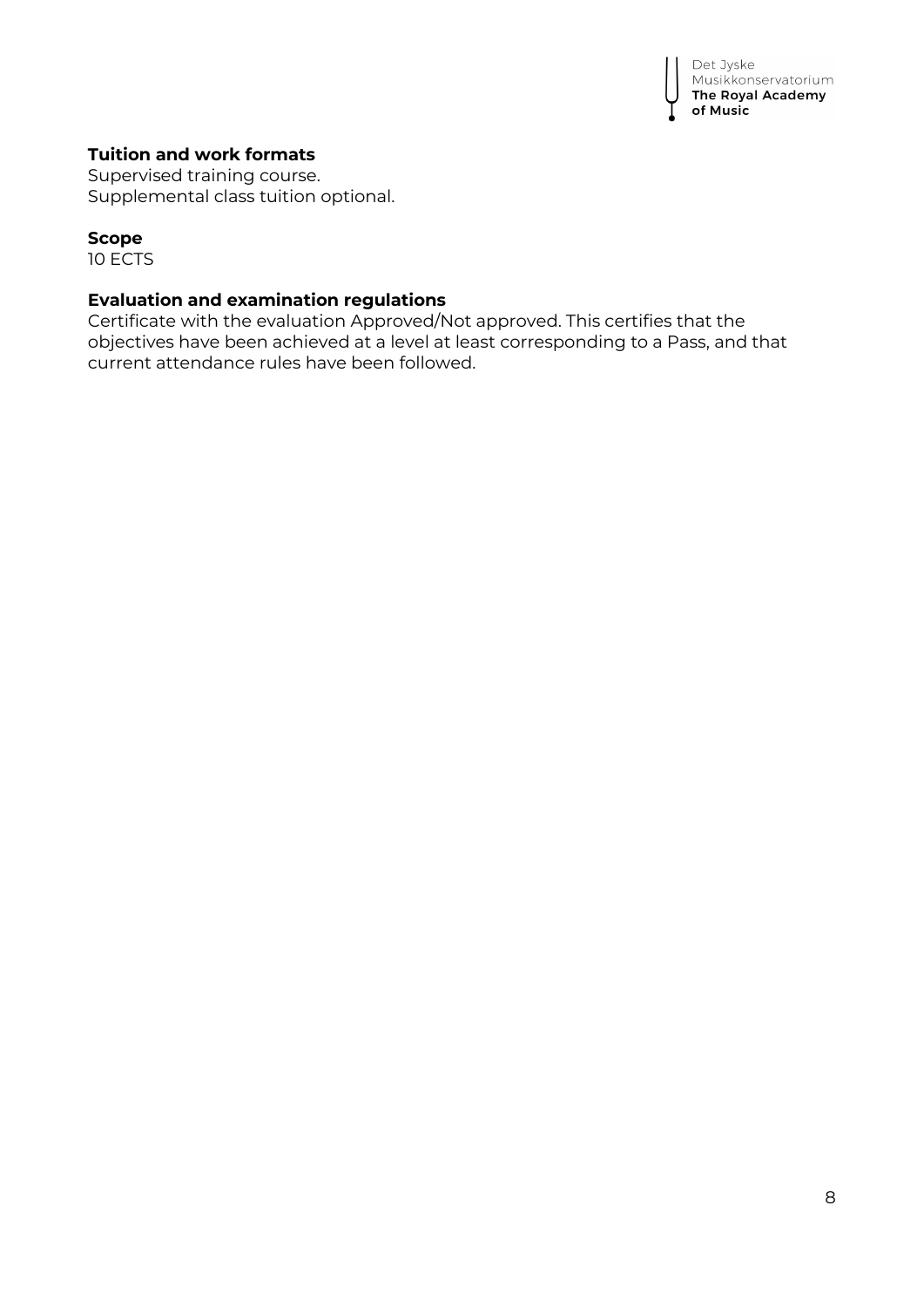## **6 Children's music practice teaching**

## **Objective**

Upon completion of the subject the student

- Is capable of teaching music to classes of children aged 0 to 9 years.
- Has acquired knowledge of internationally recognised knowledge of relevant pedagogical concepts and methods.
- Understands and is able to reflect on practice and choice of methods in relation to teaching courses.
- Commands critical and analytical approaches to music and musical practice.
- Is able to assess and choose among pedagogical methods and tools, create relevant solution models, and make informed and reflected artistic decisions.
- Is able to work with musical and pedagogical communication and discuss music related and professional problems with peers as well as non-specialists.
- Is able to handle complex and unpredictable creative challenges within pedagogical processes.
- Is able to act professionally as regards responsibilities and ethics.
- Is able to identify his/her own learning needs and potential for artistic development in the field of pedagogics, and to prioritise and structure his/her time and work efforts in relation to organisation of teaching courses.

## **Content**

Tuition includes the following:

- Development, creation, and testing of methods and tuition materials.
- Development of student skills within singing, movement, dance, drama, narration, improvisation, and songwriting.
- Study and practical application of knowledge on motor, musical, and linguistic development.
- Study of ideas, materials, and methods.

## **Training**

The training courses are planned by the teacher in consultation with the students. Autumn semester

As an example, training may take the following form:

- Understudy training: The student joins the teacher for a course of a least 8 tuition sessions and teaches some of these sessions as agreed with the teacher.
- At least 8 sessions of shielded training of preschool children, integrated in tuition.

## Spring semester

The student plans, arranges, and executes a training course alone or with a fellow student. The training course must include at least 10 teaching sessions. The course must be approved by the teacher. Examples include:

- Training course with a group of children younger than 4 years, either as parent/child tuition or children only.
- Training course with a group of children aged 5 to 9.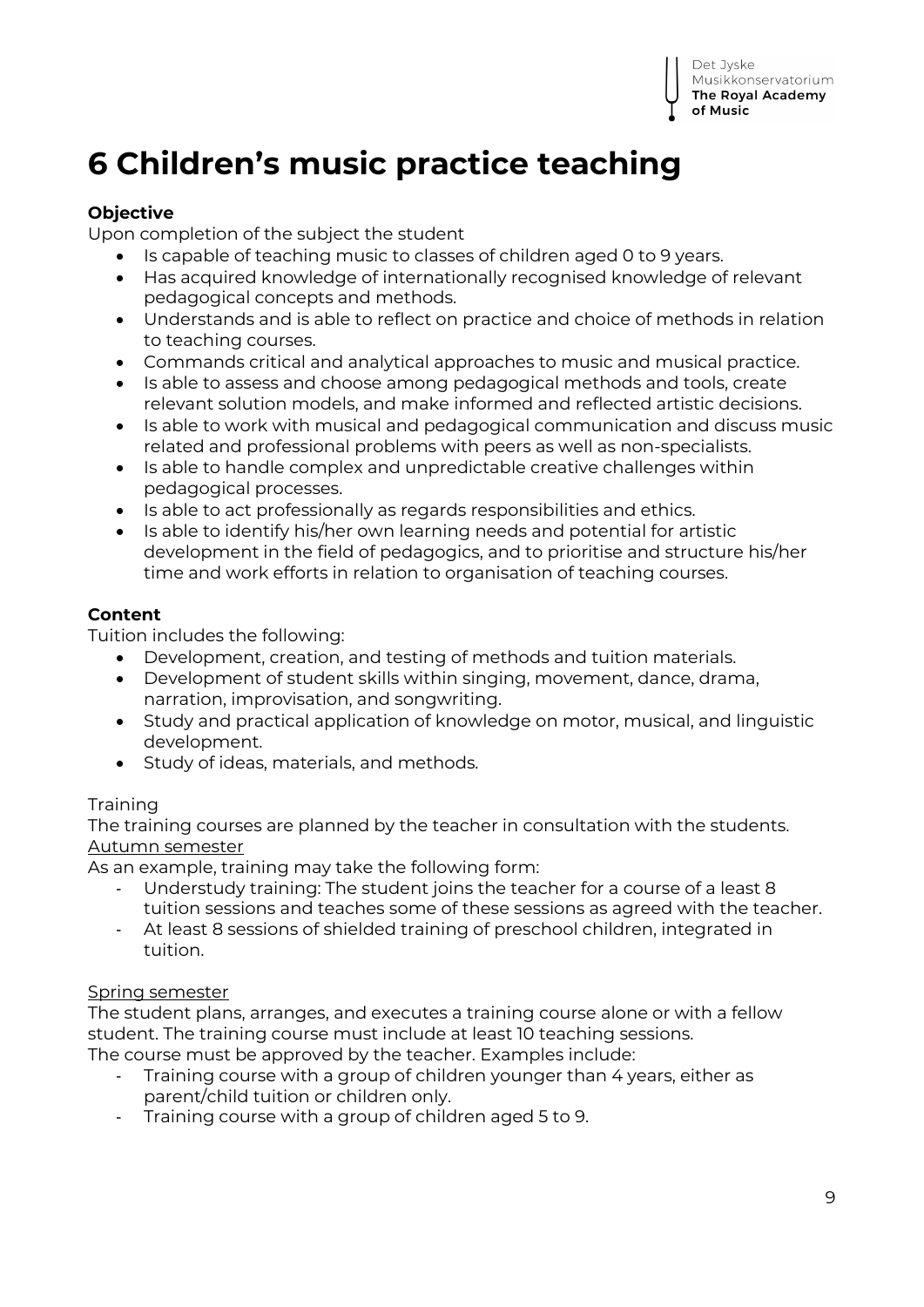

The subject is concluded with the student handing in the following no later than 1 May: A written teaching report or corresponding video material about the concluded training course.

The teacher evaluates the report/video and the course during an evaluation interview with the student.

The report must fulfil the following requirements:

Scope: 5 to 7 normal pages (12,000 to 16,800 characters). The number of characters must be stated on the title page.

The report must contain at least the following mandatory sections:

- Introduction/preamble, including general observations based on the student's experience regarding objectives and methods
- Class description
- Objectives
- Course description
- Deliberations on method and pedagogics
- Evaluation of objective, course, and student development
- Annex: A list of tuition material covered and examples of tuition material used.

Alternatively, the student may hand in a video. Content requirements are the same as those described for the report.

#### **Tuition and work formats**

Class tuition and guided training course.

#### **Scope**

10 ECTS

#### **Evaluation and examination regulations**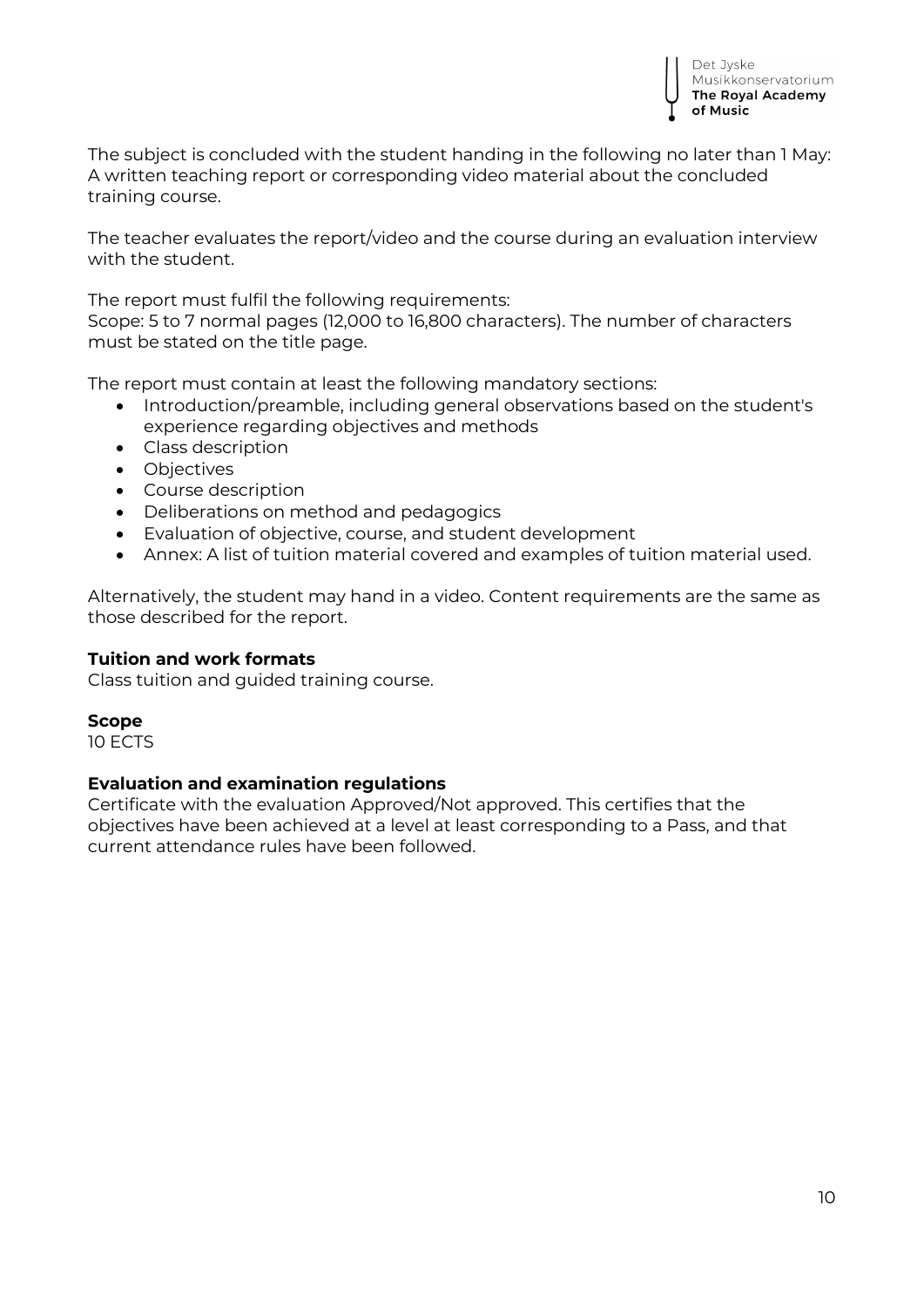## **7 Ensemble teaching practice**

## **Admission requirements**

Ensemble teaching practice exam from relevant BMus programme or passed level assessment test.

## **Objective**

Upon completion of the subject, the student

- Commands advanced ensemble teaching skills as well as musical and technical skills and forms of expression.
- Possesses in-depth knowledge of artistic and technical practice and of relevant pedagogical and didactic concepts and methods.
- Understands and is able to reflect on practice and choice of methods in relation to teaching and communication courses.
- Is able to assess and choose among pedagogical methods and tools, create relevant solution models, and make informed and reflected decisions.
- Is able to work with musical and pedagogical communication and discuss music related and professional problems with peers as well as non-specialists.
- Is able to handle complex and unpredictable creative challenges within pedagogical processes.
- Is able to act professionally as regards responsibilities and ethics.
- Is able to independently assume responsibility for his/her own learning needs, specialisation options, and potential for creative development and prioritise and structure his/her time and work efforts.

## **Content**

Taking training courses as its starting point, tuition focuses on subjects that prepare the student for motivating, conducting, and instructing various ensemble playing groups as well as composing and arranging for them.

The aim is for the student to be able to teach ensemble playing classes at beginner and intermediate level.

Tuition may include the following:

- Arranging tuition courses
- Instrument/vocal technique
- Arrangement
- Songwriting/composition
- Improvisation
- Knowledge of repertoire and style
- Learning techniques

## **Training**

In consultation with the teacher, the student plans and executes at least 2 training courses alone or with a fellow student.

At least one of these courses must include a minimum of 10 lessons lasting at least 45 minutes each.

One of the courses can be an intensive course executed in collaboration with e.g. a school.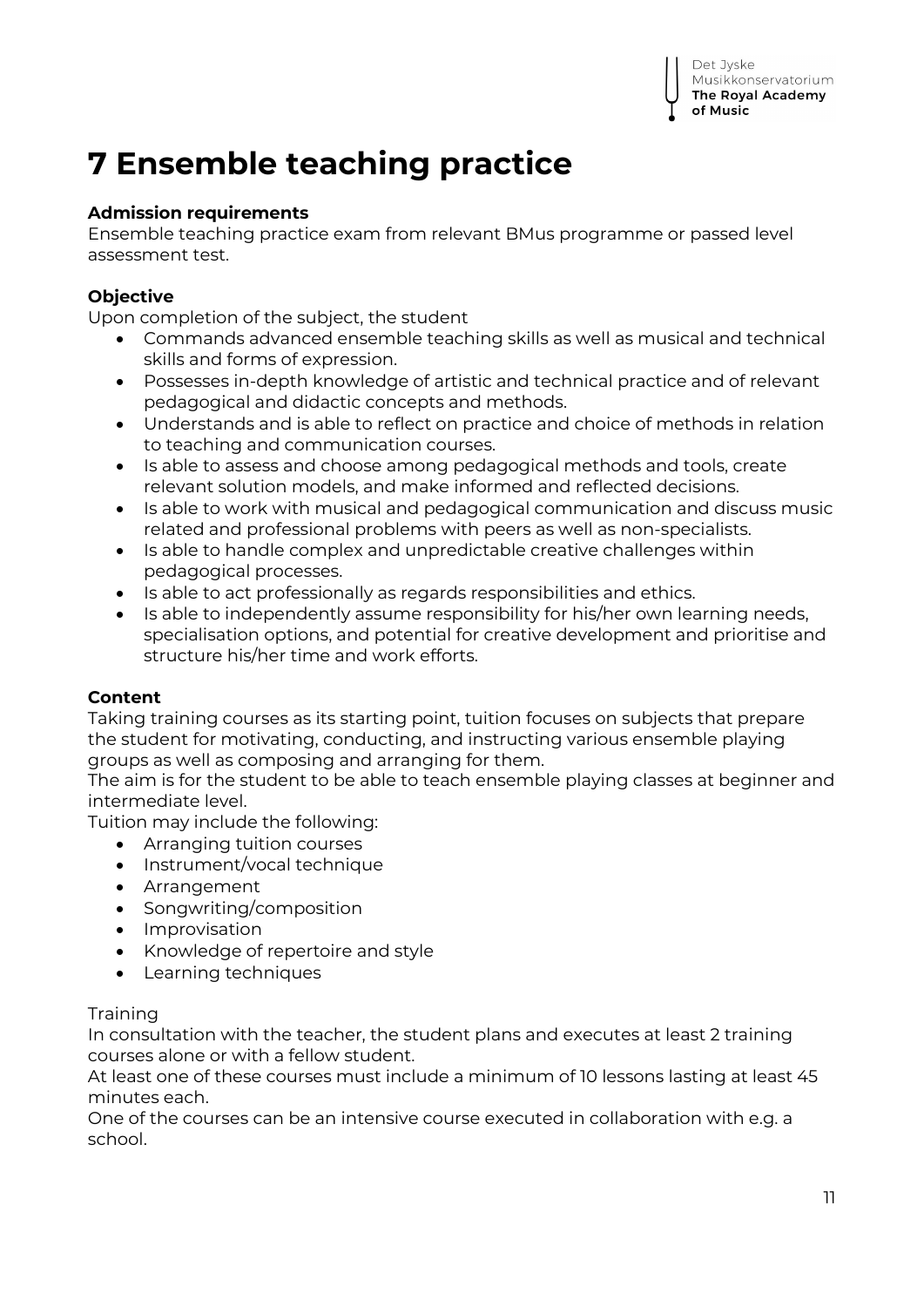The subject is concluded with the student handing in the following no later than 1 May: – A written teaching report or corresponding video material about the concluded course.

The teacher evaluates the report/video and the course during an evaluation interview with the student.

Notes on the teaching report

Scope: 5 to 7 normal pages (12,000 to 16,800 characters).

The report must include the objective, a description of the training class, pupil descriptions, a description of the course, deliberations on method and pedagogics, an evaluation of the objective, the course, and the development of the choir as well as individual members, a list of titles covered (annex), and examples of tuition materials used (annex).

Alternatively, the student may hand in a video. Content requirements are the same as those described for the report.

#### **Tuition and work formats**

Class tuition and guided training course.

#### **Scope**

10 ECTS

#### **Evaluation and examination regulations**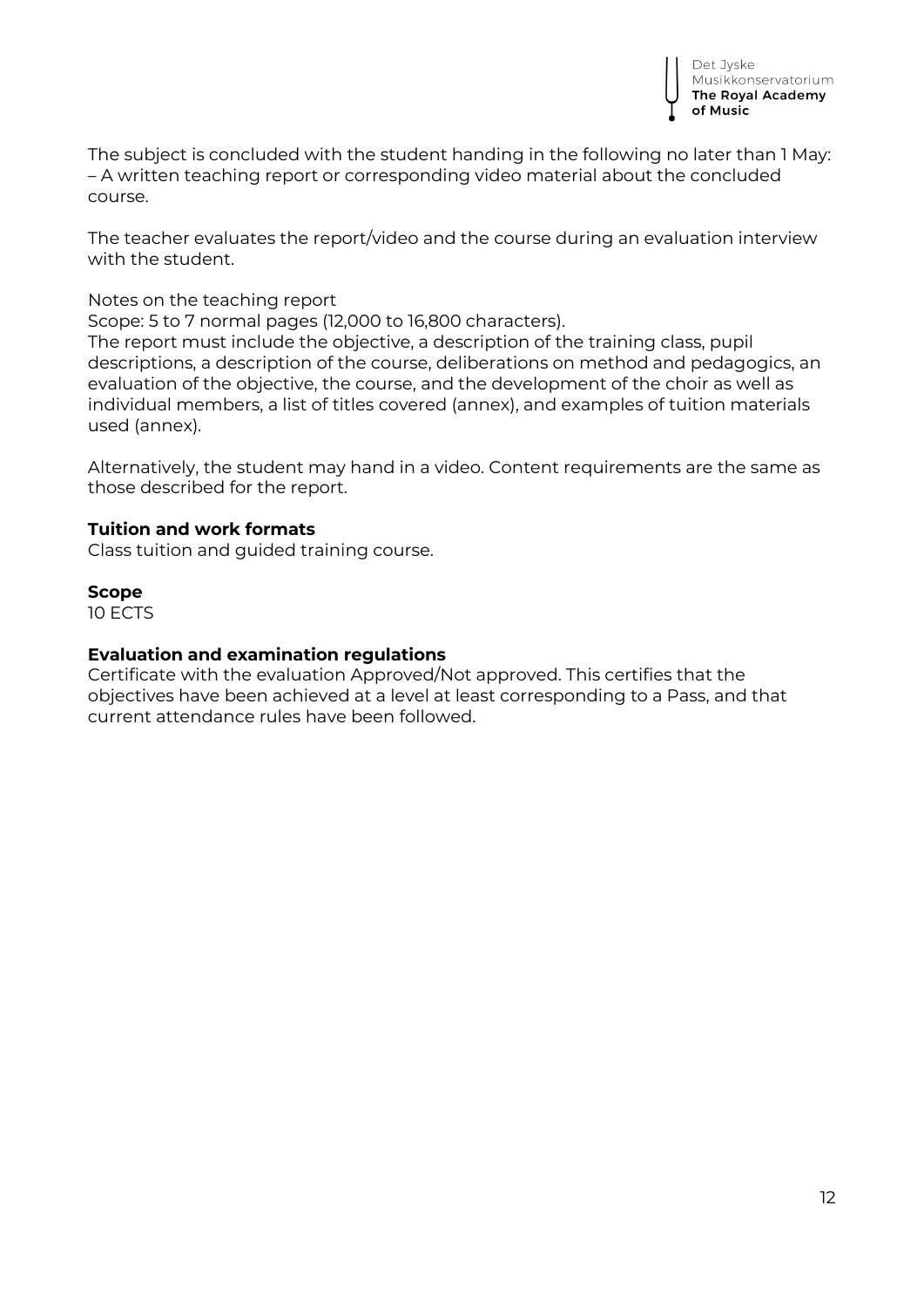## **8 Rhythm and coordination teaching practice**

## **Admission requirements**

Rhythm and coordination teaching practice exam from relevant BMus programme or passed level assessment test.

## **Objective**

Upon completion of the subject the student

- Commands advanced rhythm and coordination tuition skills as well as musical and technical/bodily skills and forms of expression.
- Possesses in-depth knowledge of artistic and technical/bodily practice and of relevant pedagogical and didactic concepts and methods.
- Understands and is able to reflect on practice and choice of methods in relation to teaching and communication courses.
- Is able to assess and choose among pedagogical methods and tools, create relevant solution models, and make informed and reflected artistic decisions.
- Is able to work with musical and pedagogical communication and discuss music related and professional problems with peers as well as non-specialists.
- Is able to handle complex and unpredictable creative challenges within pedagogical processes in a globalised world.
- Is able to act professionally as regards responsibilities and ethics.
- Is able to independently assume responsibility for his/her own learning needs, specialisation options, and potential for creative development and prioritise and structure his/her time and work efforts.

## **Content**

Tuition is based on practical exercises and includes subjects such as the following:

- Bodily, musical, and technical aspects
- **•** Improvisation
- Interpretation
- Composition and arrangement
- Immersion in selected styles
- Method
- Pedagogical communication

#### **Training**

In consultation with the teacher, the student plans and executes at least 2 courses alone or with a fellow student.

At least one of these courses must include a minimum of 10 lessons lasting at least 45 minutes each.

One of the courses can be an intensive course executed in collaboration with e.g. a school.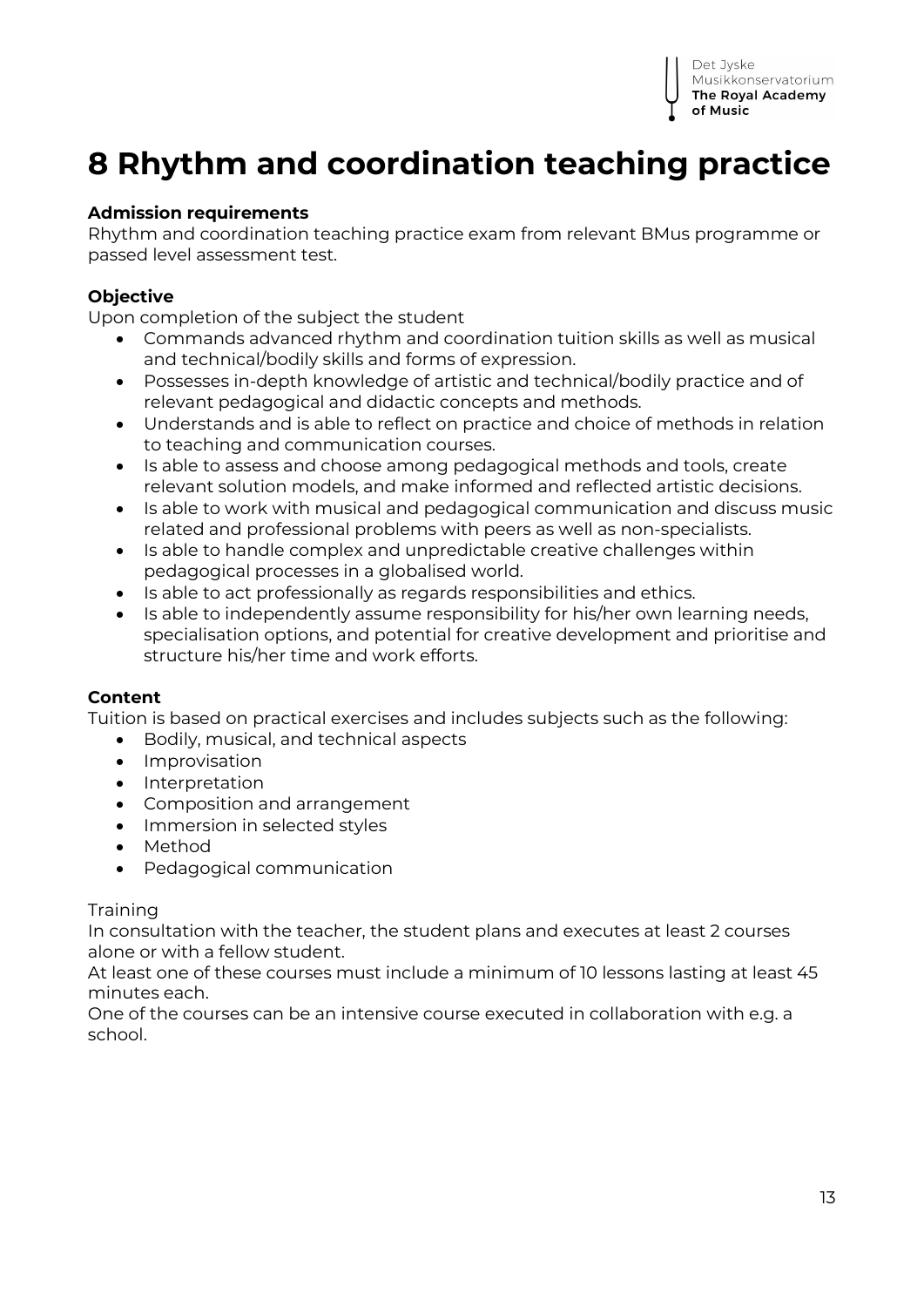

The subject is concluded with the student handing in the following no later than 1 May: A written teaching report or corresponding video material about the concluded course.

#### Notes on the teaching report

Scope: 5 to 7 normal pages (12,000 to 16,800 characters).

The report must include the objective, a description of the training class, pupil descriptions, a description of the course, deliberations on method and pedagogics, an evaluation of the objective, the course, and the development of the choir as well as individual members, a list of titles covered (annex), and examples of tuition materials used (annex).

Alternatively, the student may hand in a video. Content requirements are the same as those described for the report.

The teacher evaluates the report and the course during an evaluation interview with the student.

#### **Tuition and work formats**

Class tuition on student skills and guided training course.

#### **Scope**

10 ECTS

#### **Evaluation and examination regulations**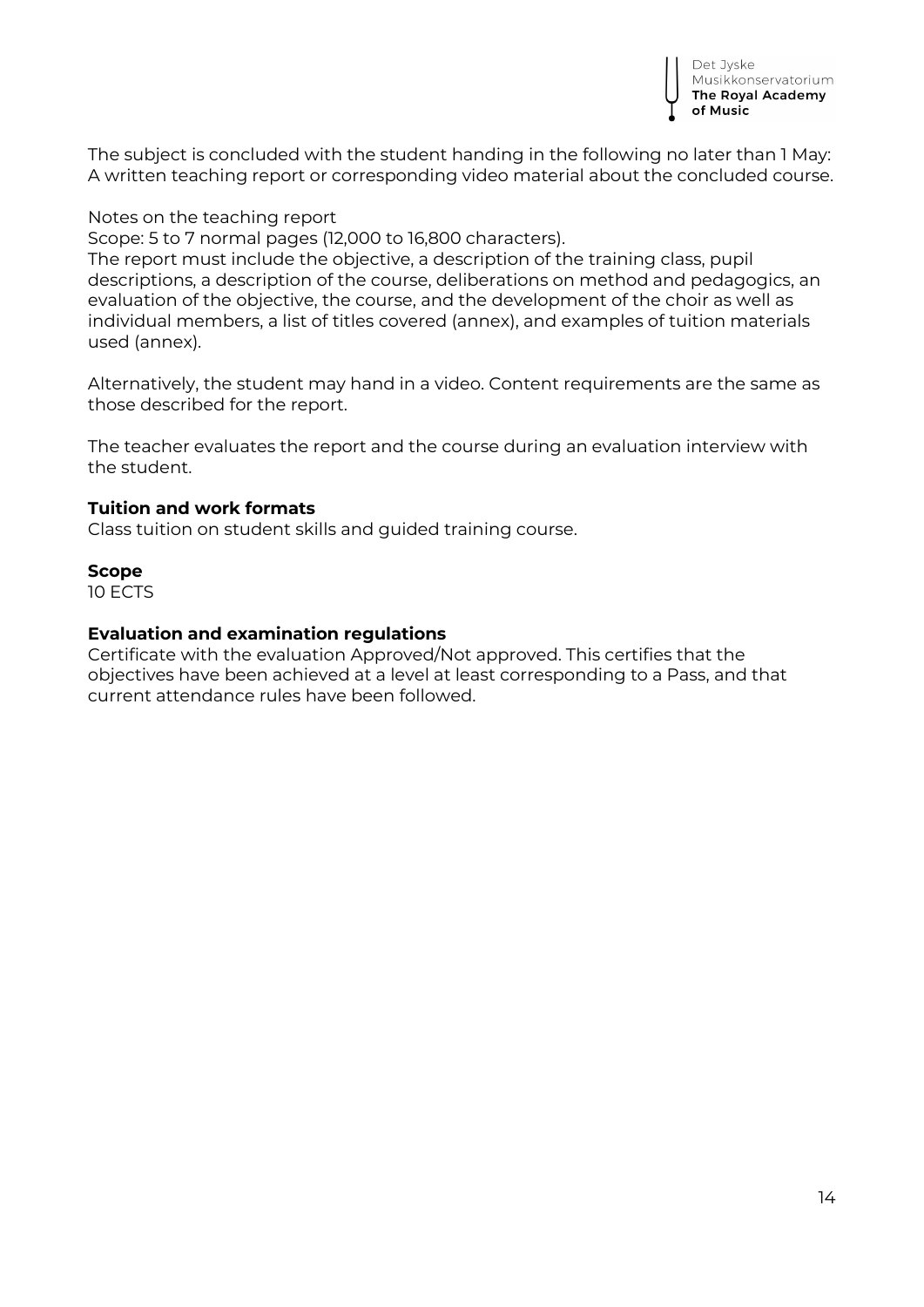## **9 Choir conducting**

## **Admission requirements**

Choir conducting exam from relevant BMus programme or passed level assessment test.

## **Objective**

Upon completion of the subject, the student

- Is able to conduct jazz/pop/global choirs and vocal ensembles, and commands musical and technical skills and forms of expression.
- Is able to commence, arrange for, and conduct jazz/pop/global choirs independently.
- Possesses specialist knowledge of artistic and technical practice and of pedagogical concepts and methods relevant to choirs.
- Understands and is able to reflect on practice and choice of methods in relation to his/her own artistic practice as well as in relation to tuition courses.
- Is able to assess and choose among pedagogical methods and tools, create relevant solution models, and make informed and reflected artistic decisions.
- Is able to work with musical and pedagogical communication and discuss music related and professional problems with peers as well as non-specialists.
- Is able to act professionally as regards responsibilities and ethics.
- Is able to independently assume responsibility for his/her own learning needs, specialisation options, and potential for creative development and prioritise and structure his/her time and work efforts.

## **Content**

Further development of student qualifications within jazz/pop/global choir pedagogics, focusing on the student's ability to integrate practical and theoretical aspects. The aim is for the student to be able to conduct vocal ensembles at beginner and intermediate level.

Tuition focuses on the following:

- Coverage of tuition methods and pedagogics with the aim of developing a relevant and progressively ordered tuition repertoire for use on the training courses.
- Conducting, instruction, and arrangement for vocal ensembles of various types, both a cappella and with a rhythm section.